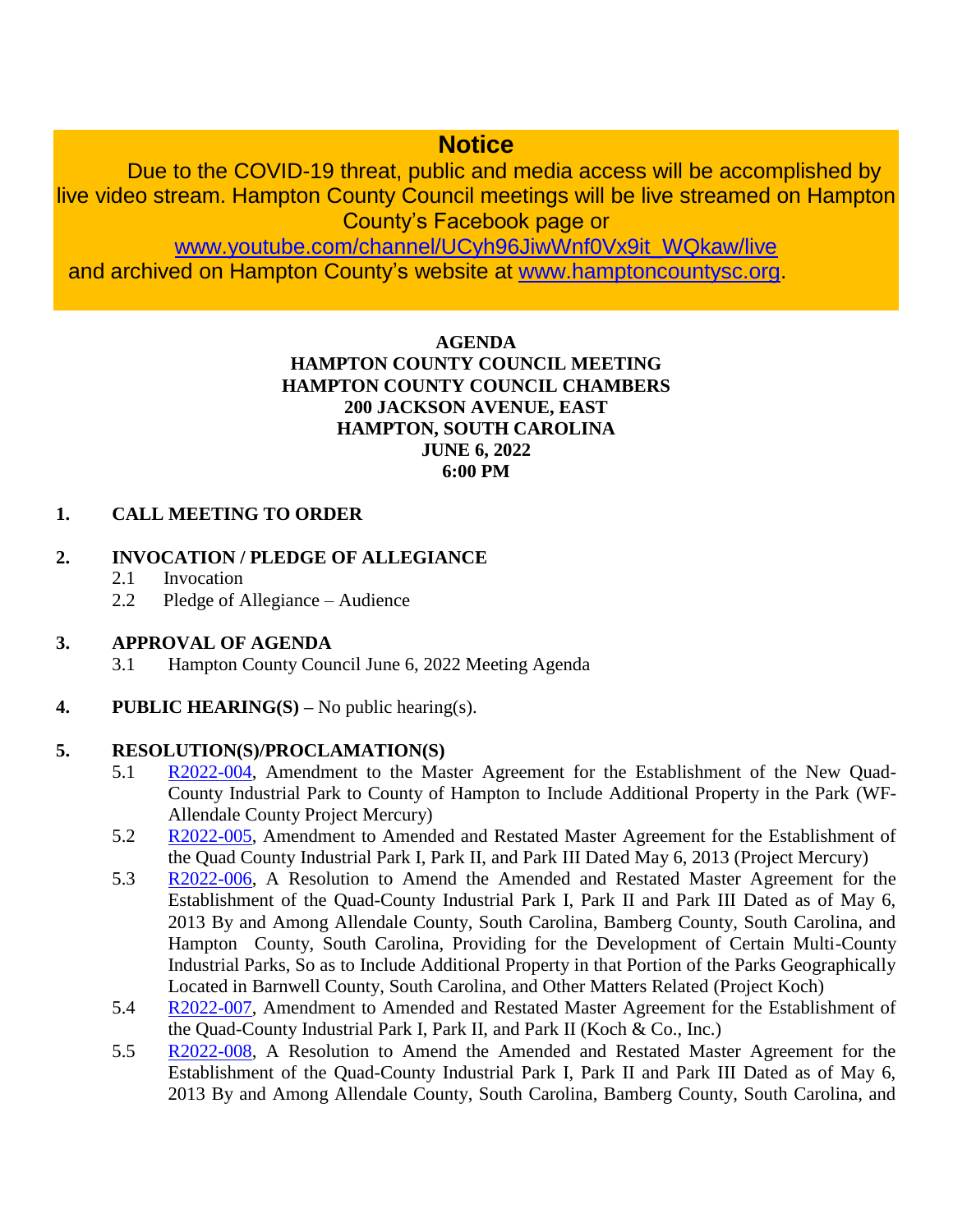Hampton County, South Carolina, Providing for the Development of Certain Multi-County Industrial Parks, So as to Include Additional Property in that Portion of the Parks Geographically Located in Barnwell County, South Carolina, and Other Matters Related (TIVA Building Products Corp.)

5.6 [R2022-009,](https://www.hamptoncountysc.org/DocumentCenter/View/2076/R2022-009-TIVA-DM-7124987-v1-Amendment-to-Quad-County-Park-Agreement) Amendment to Amended and Restated Master Agreement for the Establishment of the Quad-County Industrial Park I, Park II, and Park II (TIVA Building Products Corp.)

## **6. PUBLIC COMMENT(S)**

### **7. APPROVAL OF MINUTES**

**7**[.1](https://www.hamptoncountysc.org/DocumentCenter/View/2071/Minutes-05162022---Unofficial) May 16, 2022 Hampton County Council Meeting Minutes

## **8. PRESENTATION(S)**

- 8.1 Ms. Camille Welch, Recreation
- 8.2 The Honorable Shedron Williams, South Carolina House of Representative, District 122, Regarding Concerns and Update
- [8.3](https://www.hamptoncountysc.org/DocumentCenter/View/2077/CL---Public-information-responses) Finance Presentation Ms. Chanel Lewis, Hampton County Finance/Human Resources Director
- 8.4 Southern Carolina Alliance Ms. Sandy Steele, SouthernCarolina Alliance, Regarding Multi-Park
- 8.5 Southern Carolina Alliance Update, Mr. Brantley Strickland, Senior Project Manager, SouthernCarolina Alliance
- 8.6 Ms. Mary Beth Hiers Regarding Thesis Presentation on Recreation in Hampton County
- **9. APPOINTMENT(S) –** No appointment(s).

#### **10. ORDINANCE(S)**

10.1 **THIRD READING OF ORDINANCE(S) –** No third reading(s).

#### 10.2 **SECOND READING OF ORDINANCE(S)**

10.2.1 Hampton County Fiscal Year 2022-2023 Budget Ordinance

#### 10.3 **FIRST READING OF ORDINANCE(S**)

[10.3.1](https://www.hamptoncountysc.org/DocumentCenter/View/2070/Planning-Commission-Recommendation-to-Council) First Reading by Title Only to Rezone Property (Hampton County Planning Commission)

#### 11. **BID(S)** – No bid(s).

#### **12. COUNCIL BRIEFING(S)**

- 12.1 Chairman's Update
- 12.2 County Attorney's Update
- 12.3 Clerk's Update

#### **13. REPORT(S) TO COUNCIL**

- 13.1 Administrator's Report
	- [13.1.1](https://www.hamptoncountysc.org/DocumentCenter/View/2069/Building-Department---Planning-Commission-Recommendation-to-Council-for-County-Road-Maintenance) Acceptance of Roads for County Maintenance (Mr. Randy Crews, Hampton County Building Official)
- **14. EXECUTIVE SESSION** No matter(s).